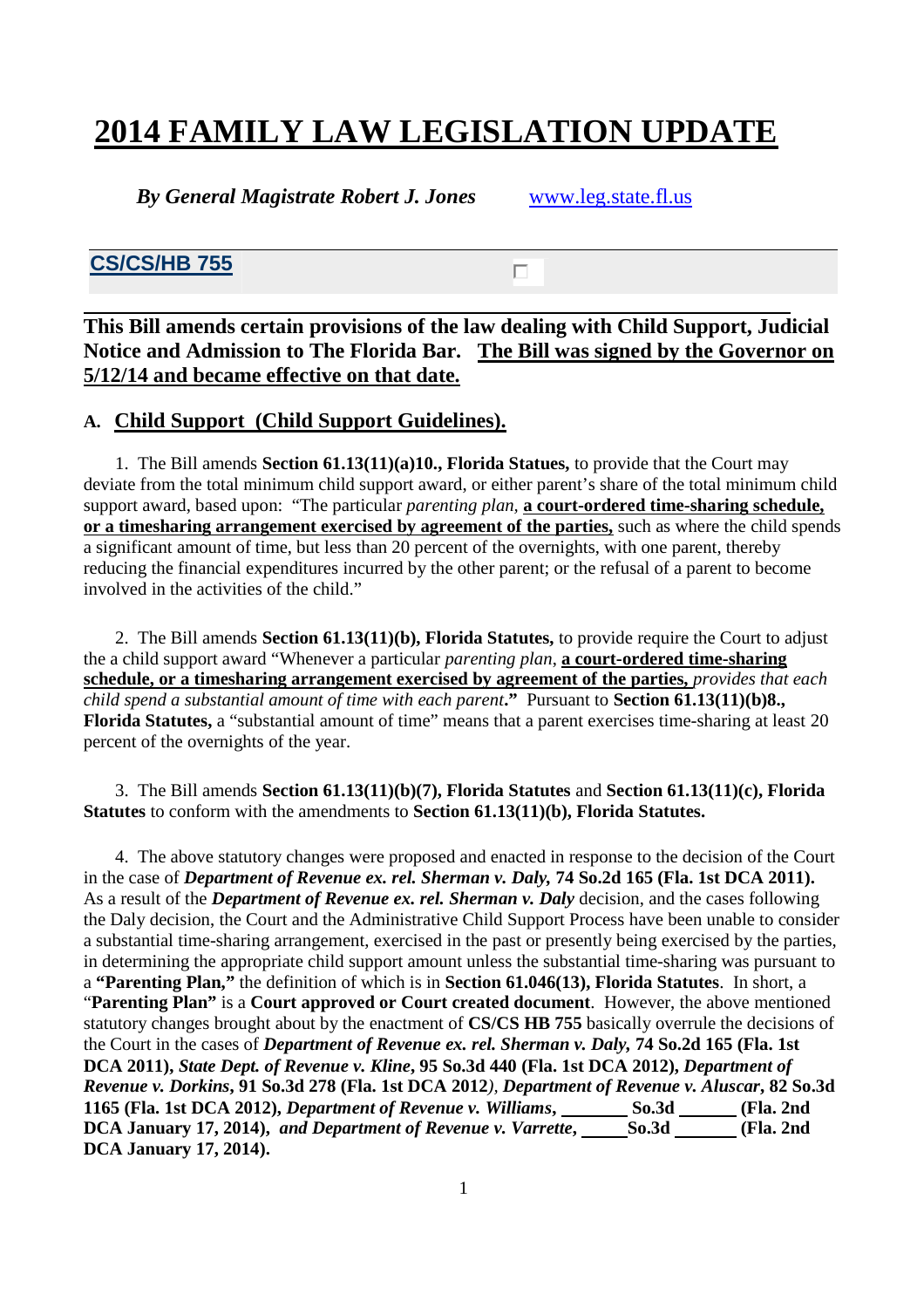5. It should be noted that before the **2008** amendments to Chapter 61 **(2008 CS/CS/SB 2532) relating to parenting plans**, the Court or administrative process considered the evidence regarding the visitation being exercised by the parties (according to their informal or formal "**shared parental arrangement**") and if the visitation met the substantial shared time threshold (at that time 40% of the overnights per year), the Court or administrative process, **after taking into consideration that substantial shared time,** would enter an appropriate order for temporary child support, permanent child support and/or retroactive child support. However, as part of the 2008 global changes to Chapter 61, which removed references to "custody," "primary residence" and "visitation" and inserted references to "Parenting Plan" and "Time-Sharing Schedule," the words "shared parental arrangement" in **Section 61.13(11)(a)10., Florida Statues,** and **Section 61.13(11)(b), Florida Statutes,** were replaced with the words "parenting plan," **which resulted in certain unintended consequences.** See the *Department of Revenue ex. rel. Sherman v. Daly* **decision, and the cases following the Daly decision.** Those unintended consequences have, for the most part, been resolved by the enactment of CS/CS/HB 755.

#### **B. Judicial Notice (Evidence Code).**

1. Under **Subsection 90.202(6)** of the Evidence Code, the Court may take judicial notice of the **"Records of any court of this state or of any other court of record of the United States or of any state, territory, or jurisdiction of the United States."**

2. However, **Section 90.204(1**) of the Evidence Code provides, in part, that: "When a court determines upon its own motion that judicial notice of a matter should be taken…, the court shall afford each party reasonable opportunity to challenge such information, and to offer additional information, **before judicial notice of the matter is taken**." (emphasis added)

3. This Bill amends **Section 90.204** (Determination of propriety of judicial notice and nature of matter noticed) of the Evidence Code by adding a new subsection. The new subsection is, in effect, an exception to the general requirements of Subsection 90.204(1). That new subsection is subsection (4) and it provides that:

**"In family cases, the court may take judicial notice of any matter described in s. 90.202(6) when imminent danger to persons or property has been alleged and it is impractical to give prior notice to the parties of the intent to take judicial notice. Opportunity to present evidence relevant to the propriety of taking judicial notice under subsection (1) may be deferred until after judicial action has been taken. If judicial notice is taken under this subsection, the court shall, within 2 business days, file a notice in the pending case of the matters judicially noticed. For purposes of this subsection, the term "family cases" has the same meaning as provided in the Rules of Judicial Administration."**

4. This Bill also makes conforming changes to **Section 741.30** (injunctions for protection against domestic violence), **Section 784.046** (injunctions for protection against repeat violence, sexual violence or dating violence), and **Section 784.0485** (injunctions for protection against stalking).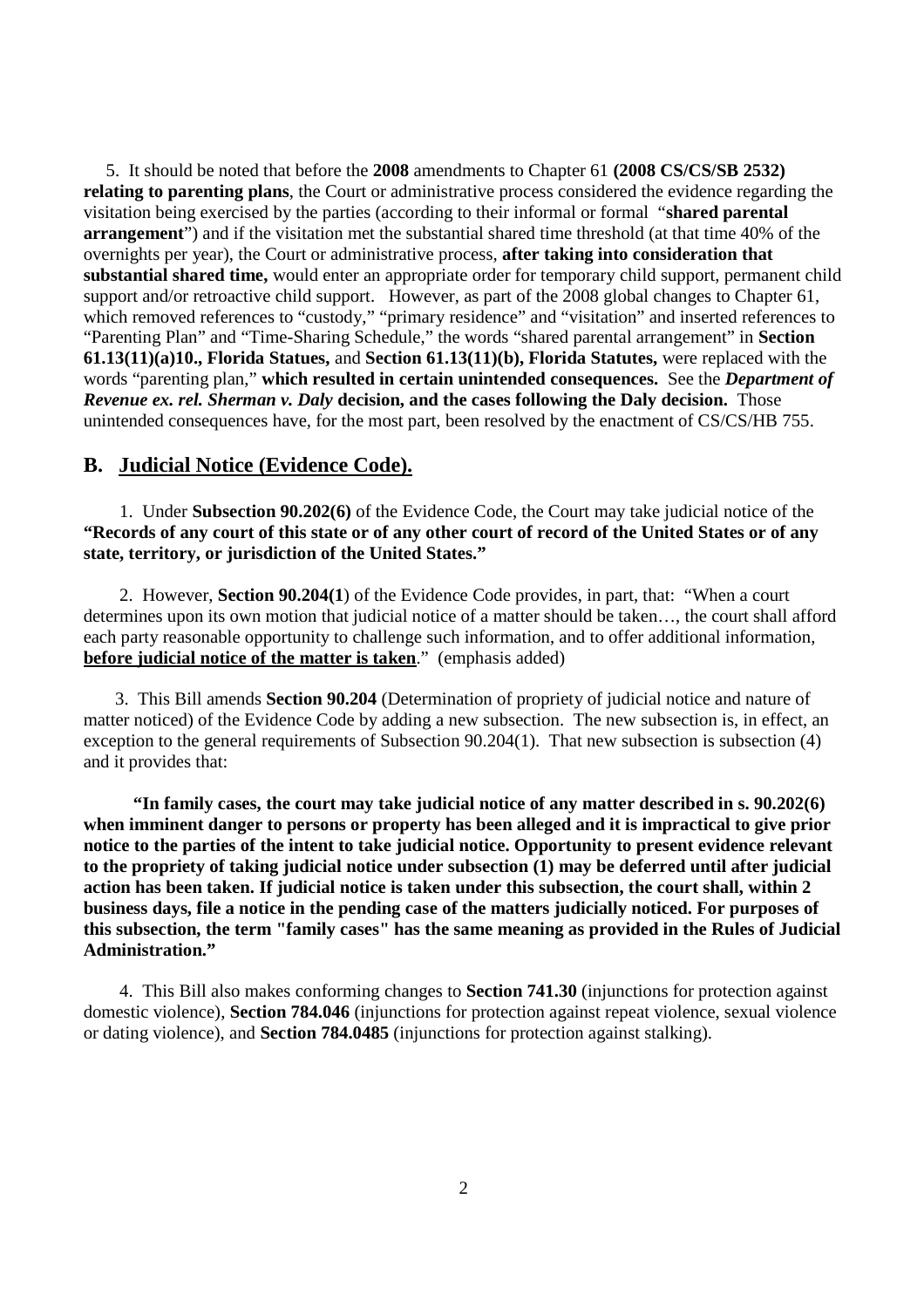#### **C. Admission to The Florida Bar.**

1. This Bill amends **Section 454.021, Florida Statutes,** (Attorneys; admission to practice law; Supreme Court to govern and regulate) by **adding a new subsection (3).** That new subsection (3) provides that:

**"Upon certification by the Florida Board of Bar Examiners that an applicant who is an unauthorized immigrant who was brought to the United States as a minor; has been present in the United States for more than 10 years; has received documented employment authorization from the United States Citizenship and Immigration Services (USCIS); has been issued a social security number; if a male, has registered with the 154 Selective Service System if required to do so under the Military Selective Service Act, 50 U.S.C. App. 453; and has fulfilled all requirements for admission to practice law in this state, the Supreme Court of Florida may admit that applicant as an attorney at law authorized to practice in this state and may direct an order be entered upon the court's records to that effect."**

2. It appears that this amendment in the Bill was in response, in part, to an Advisory Opinion issued by the Supreme Court of Florida in Case No. SC11-2568 on March 6, 2014. That Advisory Opinion, including the concurring opinion, is 27 pages in length and provides, in part, that: **"Accordingly, we answer the Florida Board of Bar Examiners' question by holding that unauthorized immigrants are ineligible for admission to The Florida Bar. Applicants are required to demonstrate that they are legally present in the United States."** It should be noted that Footnote 8 of the Court's opinion states: "During the Court's consideration of this matter, numerous public policy arguments were offered in favor of extending state public benefits to unlawful or unauthorized aliens. Arguments of this nature are properly presented to the Florida Legislature and the United States Congress. See generally Equal Access Educ. v. Merten, 305 F. Supp. 2d 585, n.32 (E.D. Va. 2004)."

## **SB 386**

п

**This Bill amends Chapter 61, Florida Statutes, by creating a new Section 61.40, Florida Statutes, related to the application of the law of a foreign country. If signed by the Governor or allowed to become law without the Governor's signature, the provisions of the Bill will be effective on 10/1/14.**

#### **A. The new Section reads as follows:**

**61.040** Application of the law of a foreign country in courts relating to matters arising out of or relating to chapters 61 and 88.—

(1) As used in this section, the term "strong public policy" means public policy of sufficient importance to outweigh the policy of protecting freedom of contract.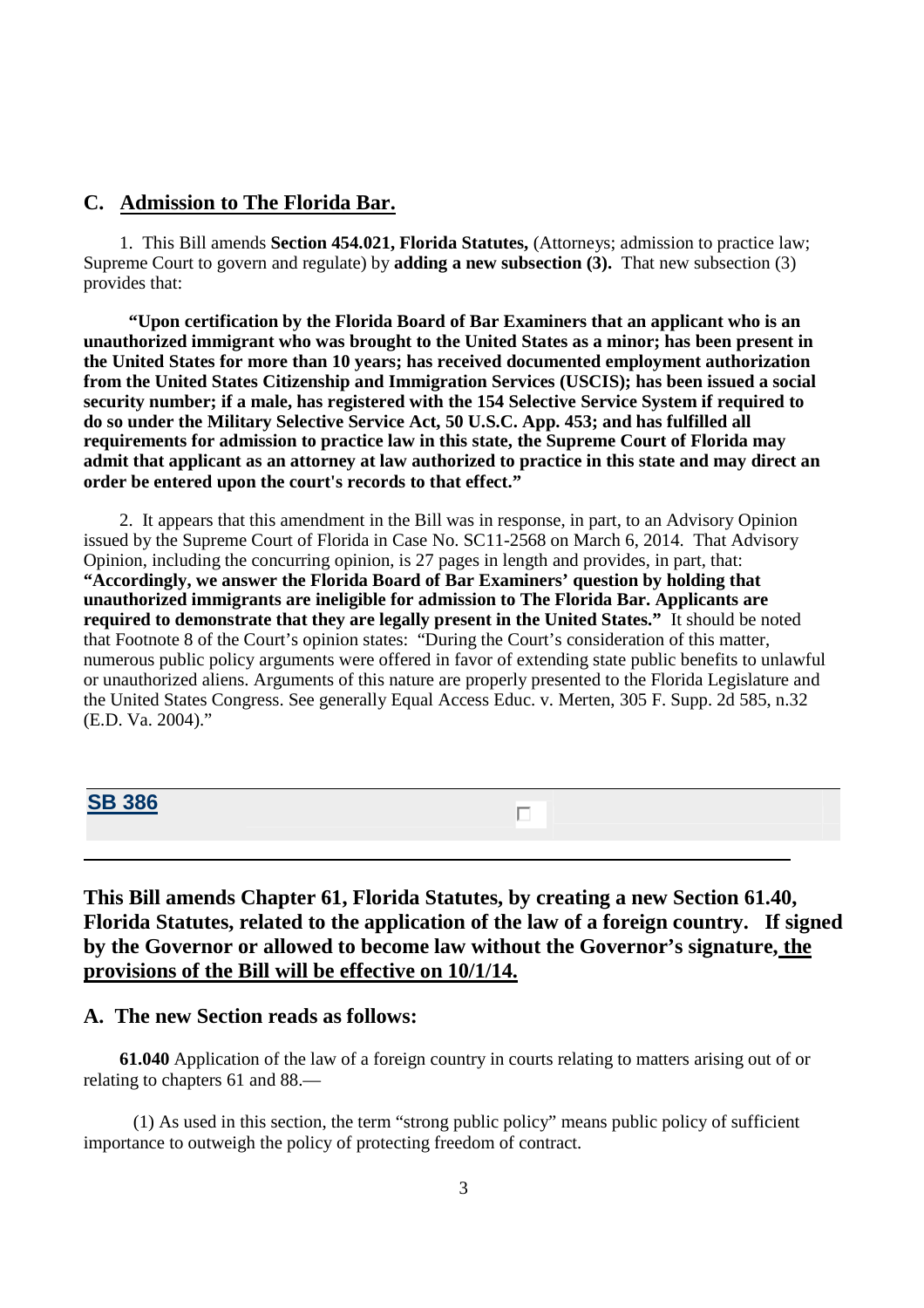(2) A court may not enforce:

(a) A choice of law provision in a contract selecting the law of a foreign country which contravenes the strong public policy of this state or that is unjust or unreasonable.

(b) A forum selection clause in a contract that selects a forum in a foreign country if the clause is shown to be unreasonable or unjust or if strong public policy would prohibit the enforceability of the clause under the specific facts of the case.

(3) Before enforcing a judgment or order of a court of a foreign country, a court must review the judgment or order to ensure that it complies with the rule of comity. A judgment or order of a court of a foreign country is not entitled to comity if the parties were not given adequate notice and the opportunity to be heard, the foreign court did not have jurisdiction, or the judgment or order of the foreign court offends the public policy of this state. As used in this subsection, a "foreign court" or "court of a foreign country" includes any court or tribunal that has jurisdiction under the laws of that nation over the subject of matters governed by chapter 61 or chapter 88.

(4) Any attempt to apply the law of a foreign country is void if it contravenes the strong public policy of this state or if the law is unjust or unreasonable.

(5) A trial court may not dismiss an action on the grounds that a satisfactory remedy may be more conveniently sought in a foreign country unless the trial court finds in accordance with all the applicable rules of civil procedure and this section that an adequate alternate forum exists.

(6) This section applies only to matters governed by or relating to chapter 61 or chapter 88.

The purpose of this section is to codify existing case law, and that intent should guide the interpretation of this section.

**B. Chapter 61, Florida Statutes, addresses dissolution of marriage, distribution of assets and liabilities, alimony, child support, parenting plans, including timesharing, and attorney's fees and costs.**

**C. The Uniform Interstate Family Support Act (UIFSA) is codified in chapter 88, Florida Statutes.**

**CS/CS/HB 561**

**This bill amends Chapter 39, Florida Statutes, by creating in new Section 39.1305, Florida Statutes, related to the appointment of an attorney for a dependent child with special needs. If signed by the Governor or allowed to become law without the Governor's signature, the provisions of the Bill will be effective 7/1/14.**

П

**A. The new Section reads as follows:**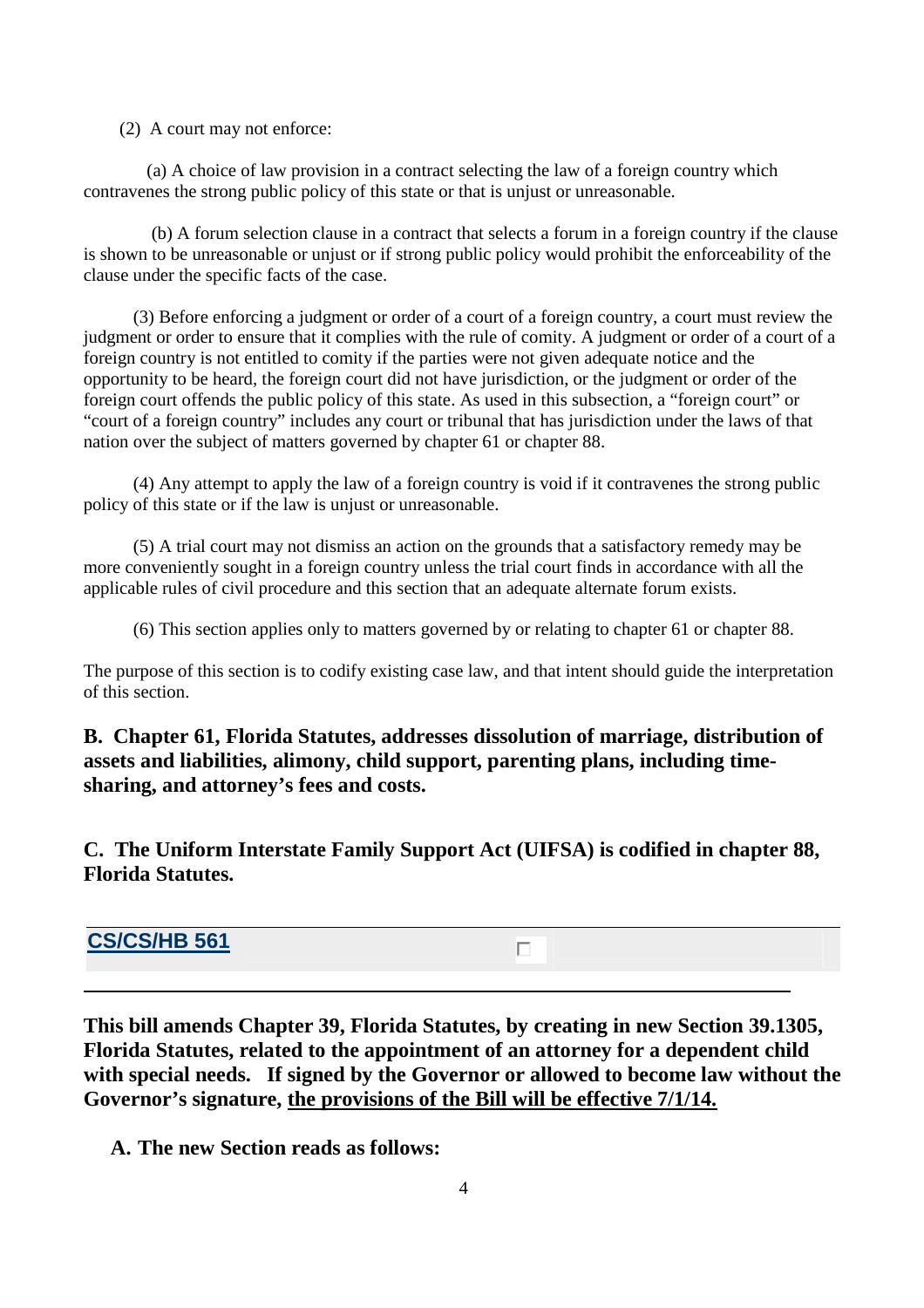#### **39.01305 Appointment of an attorney for a dependent child with certain special needs.—**

(1)(a) The Legislature finds that:

1. All children in proceedings under this chapter have important interests at stake, such as health, safety, and well-being and the need to obtain permanency.

2. A dependent child who has certain special needs has a particular need for an attorney to represent the dependent child in proceedings under this chapter, as well as in fair hearings and appellate proceedings, so that the attorney may address the child's medical and related needs and the services and supports necessary for the child to live successfully in the community.

(b) The Legislature recognizes the existence of organizations that provide attorney representation to children in certain jurisdictions throughout the state. Further, the statewide Guardian Ad Litem Program provides best interest representation for dependent children in every jurisdiction in accordance with state and federal law. The Legislature, therefore, does not intend that funding provided for representation under this section supplant proven and existing organizations representing children. Instead, the Legislature intends that funding provided for representation under this section be an additional resource for the representation of more children in these jurisdictions, to the extent necessary to meet the requirements of this chapter, with the cooperation of existing local organizations or through the expansion of those organizations. The Legislature encourages the expansion of pro bono representation for children. This section is not intended to limit the ability of a pro bono attorney to appear on behalf of a child.

(2) As used in this section, the term "dependent child" means a child who is subject to any proceeding under this chapter. The term does not require that a child be adjudicated dependent for purposes of this section.

(3) An attorney shall be appointed for a dependent child who:

(a) Resides in a skilled nursing facility or is being considered for placement in a skilled nursing home;

(b) Is prescribed a psychotropic medication but declines assent to the psychotropic medication;

(c) Has a diagnosis of a developmental disability as defined in s. 393.063; 70

(d) Is being placed in a residential treatment center or being considered for placement in a residential treatment center; or

(e) Is a victim of human trafficking as defined in s. 787.06(2)(d).